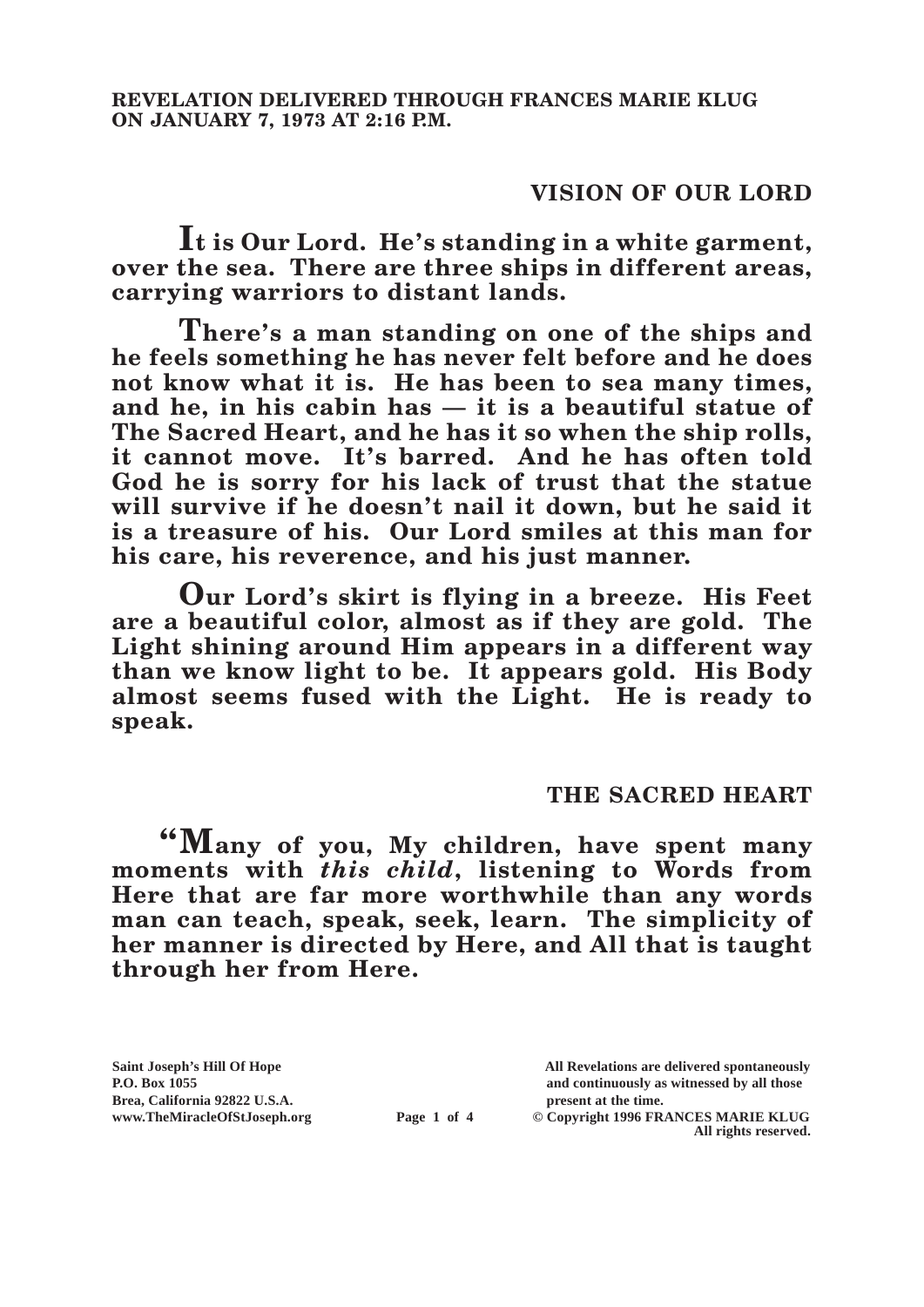**As the sun is held high in the sky, it throws a different warmth and light than the Ray of My Love that shines. I hold her tightly, I hold her firmly. She is all Mine, not a fool but a servant, performing tasks as I once did for The Father of all mankind. The stillness of her way, the quiet manner you see, is manifested by listening totally to Me.**

**Those of you, My little ones, who have come to scoff, not understand, you are as the soldiers were when I walked the land: righteous in your manner, arrogant, forceful, aggressive, determined, and yet ignorant to The Father's Plan. You must understand that as I hold her in My Power, the Light is the Wisdom firsthand. At no time is** *the child* **ever not with Us, a difficult walk for a Great Plan.**

**I, The Sacred Heart, say: 'The Light of My Heart will never stand in your way. It will only guide you to greater things. I will never suppress It when you request It to be.' Let the Light shine, My Way though, for you. Let the Warmth of My Love embrace each of you. Let the Wind of My Power envelop you. Let the Truth of My Way develop you. Let the challenges that can only lead you astray, be washed from you, not with the water of the sea, but with the Light of Wisdom.**

**When you are in fear, look to My Heart and hold It dear. When you are cold, loving It will warm you. When you are rejected, It will give you strength, for the beat of It will surge through you, the Blood of Divine Way. The Blood that I shed on the way to The Hill was picked up by Angels, and when you arrive** 

Brea, California 92822 U.S.A.<br>
www.TheMiracleOfStJoseph.org<br> **Page 2 of 4** © Copyright 1996 FR.

**Saint Joseph's Hill Of Hope All Revelations are delivered spontaneously P.O. Box 1055 and continuously as witnessed by all those** 

**Page 2 of 4** © Copyright 1996 FRANCES MARIE KLUG **All rights reserved.**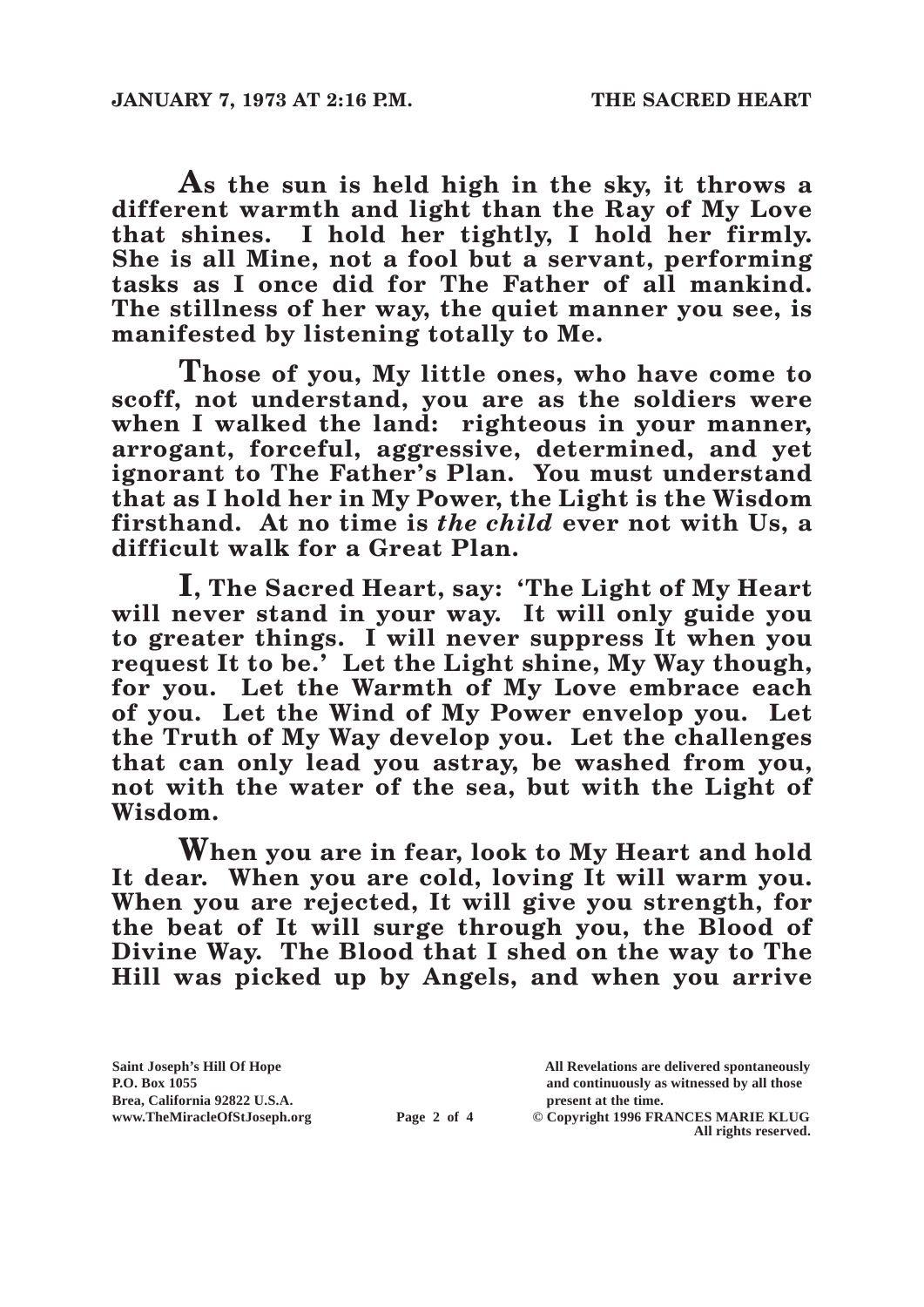**Here in Heaven Where I am, you will see It remain, taken care of by the Angels, God's Holy Men.**

**Children are not being taught truth. They are being taught fallacy, myths. Children are not being taught to pray, to be reverent, to stand in dignity, My Way. Children are not being taught self-discipline, the way it will save their Soul. Children are being subjected to all things evil.**

**To** *the child* **I now show the stench of Hell is very real.** *The child* **is aware of it. The Odor of Sanctity, very real.** *The child* **is aware of It. The lack of motion is My Power. If I were to drain her of It quickly, she would fall to the ground immediately.**

**I want each of you to think of what you have viewed, to remember the Lessons We taught to you. Forget yourselves in the selfish way, manner, degree. Think first of The Holy Trinity.**

**The flags that fly, one day must be replaced by**  edifices in My Honor, so men will gain Grace. **obstacles will be many, but** *the child* **is prepared, with Innocence, with Light, with Simplicity, with Truth, with Justice, to love what must be there.**

**I bless you from the Heavens with My Heart. I bless you with the Light from which all things did start. I bless you with Sound so that your ears will always be alert. I bless you with the Wounds of My Way that I suffered when I was man, for the Souls to come This Way.**

**My** *little servant***, My** *little chalice***, My** *little fork***, My** *little link***, I release slowly. The task is done** 

| Saint Joseph's Hill Of Hope   |             | All Revelations are delivered spontaneously |
|-------------------------------|-------------|---------------------------------------------|
| <b>P.O. Box 1055</b>          |             | and continuously as witnessed by all those  |
| Brea, California 92822 U.S.A. |             | present at the time.                        |
| www.TheMiracleOfStJoseph.org  | Page 3 of 4 | © Copyright 1996 FRANCES MARIE KLUG         |
|                               |             | All rights reserved.                        |